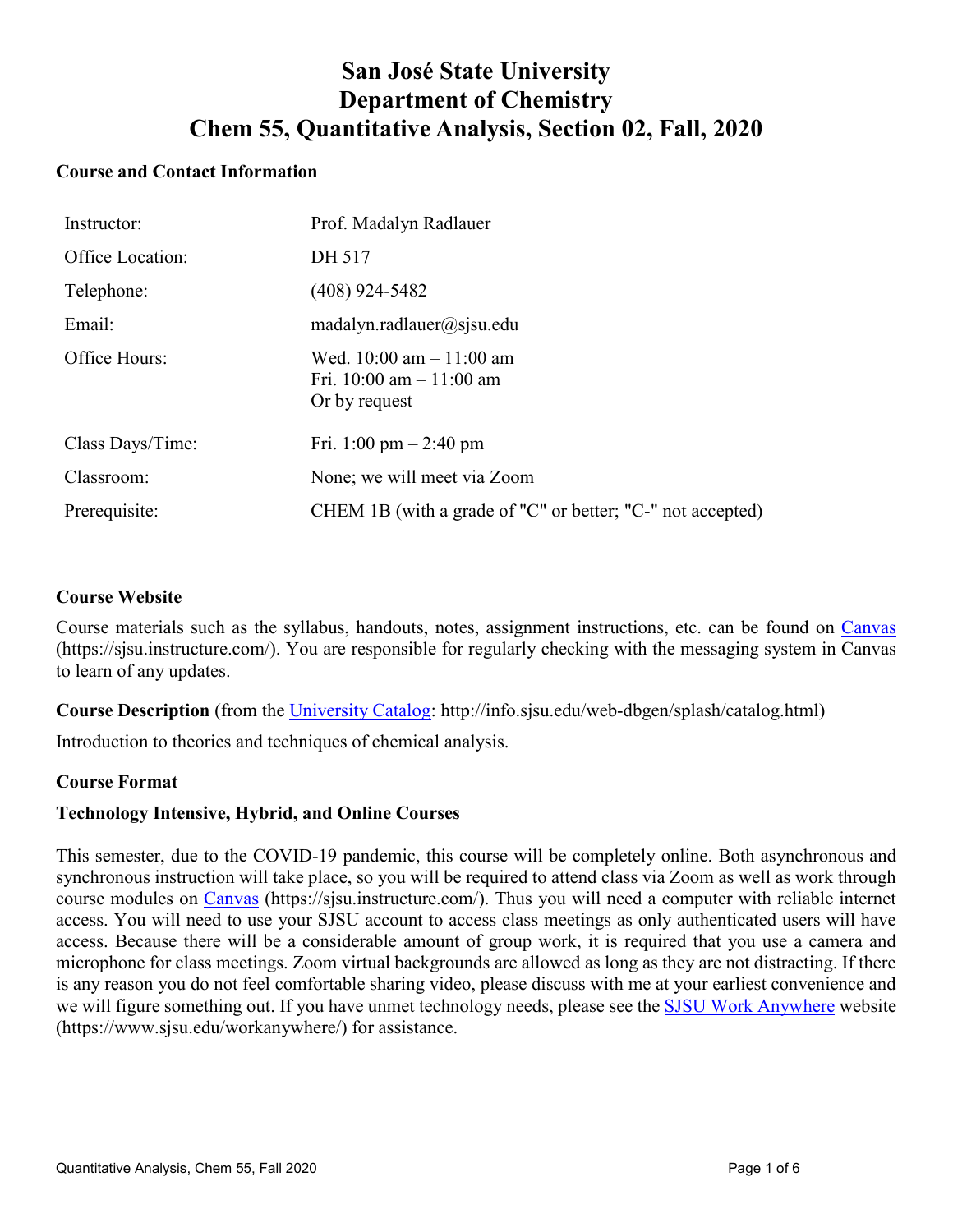# **Course Goals and Learning Objectives**

The goal of this course is to provide an introduction to analytical chemistry including, but not limited to, statistical methods, dimensional analysis, concentrations, buffers and equilibria, and instrumentation.

## **Program Learning Outcome (PLO)**

Upon successful completion of this program, students will be able to:

PLO 3: Demonstrate understanding of core concepts, methods and limits of scientific investigation to effectively solve problems in analytical chemistry.

### **Course Learning Outcomes (CLO)**

Upon successful completion of this course, students will be able to:

CLO 1: Analyze numerical problems relevant to chemical reactions, experiments, and tests and apply quantitative reasoning to accurately solve them with correct significant figures and units.

CLO 2: Use basic statistical methods to interpret analytical data.

CLO 3: Recognize and convert between various units in either equation or narrative form.

CLO 4: Describe analytical instrumentation, determine if the measurement from the instrument is an absolute or relative value, and understand what calibration or standardization is required for effective data analysis.

CLO 5: Give examples of analytical techniques that would help solve various scientific questions.

CLO 6: Draw connections between the material covered in this course and its applications in the students' chosen field of study.

#### **Texts/Readings**

**Textbook** (recommended for course readings)

*[Quantitative Chemical Analysis](https://www.macmillanlearning.com/college/us/product/Quantitative-Chemical-Analysis/p/146413538X)* by Daniel C. Harris and Charles A. Lucy (10<sup>th</sup> edition, 2020) Hardcover ISBN: 9781464135385.

*The eTextbook is available with the online homework via SaplingPlus (ISBN: 9781319415709 SaplingPlus for Quantitative Chemical Analysis), so you do not need to purchase a separate copy of the textbook.*

#### **Online Homework** (required)

Required online homework is provided through [SaplingPlus](https://www.macmillanlearning.com/college/us/digital/sapling) at https://www.macmillanlearning.com/college/us/digital/sapling. You will register for SaplingPlus through the Canvas site which can be accessed on any computer, tablet, or smartphone. Instructions will be posted to the Canvas by the first week of school.

#### **Other References** (not required)

*[Introduction to Spectroscopy](https://www.cengage.com/c/introduction-to-spectroscopy-5e-pavia/)* by Donald L. Pavia, Gary M. Lampman, George S. Kritz, James A. Vyvyan *This text is also used in organic chemistry labs.* 

#### **Library Liaison**

You should have a student library account with the King Library that allows you access the library electronic databases. If you plan to access the library services from off-campus, you may need to obtain a password and/or proxy to do so. Check the Library website for information. The reference Librarian for Chemistry is Yen Tran and her email is [yen.tran@sjsu.edu.](mailto:yen.tran@sjsu.edu)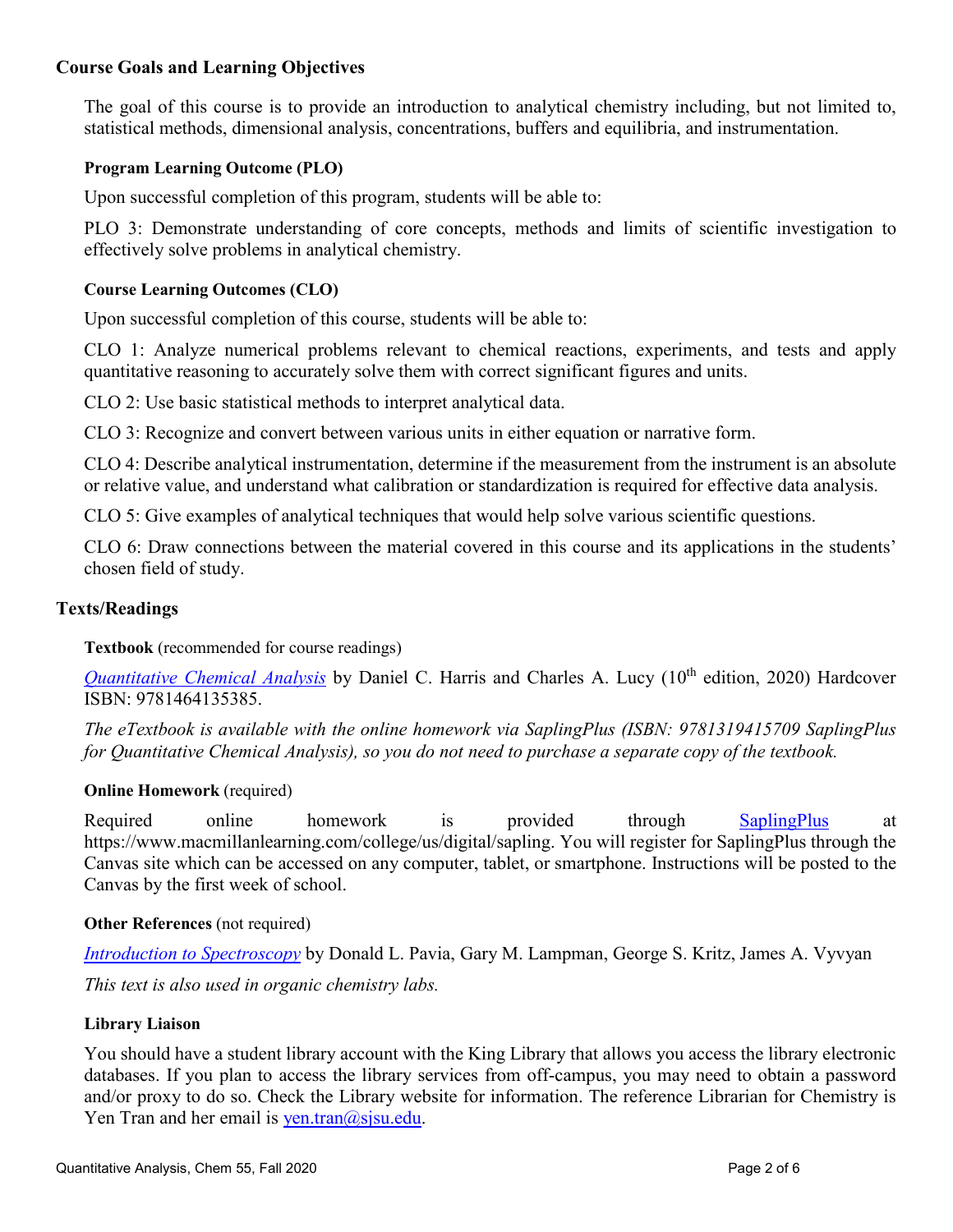# **Course Requirements and Assignments**

Graded work will include pre-class questions, in-class worksheets, post-class quizzes, online homework, two "take-home" exams, and one comprehensive final exam, which all contribute to the course learning outcomes. Dates for the exams are in the Course Schedule below. All relevant dates are also posted to Canvas. Exams and assignments in the course will be weighted as follows:

| <b>Assignments</b>     | <b>Points</b> |
|------------------------|---------------|
| Pre-class Questions    | 100           |
| In-class Worksheets    | 200           |
| Post-class Quizzes     | 100           |
| <b>Online Homework</b> | 200           |
| 2 Midterm Exams        | <b>200</b>    |
| Final Exam             | 200           |
| <b>Total</b>           | 1000          |

Success in this course is based on the expectation that students will spend, for each unit of credit, a minimum of 45 hours over the length of the course (normally three hours per unit per week) for instruction, preparation/studying, or course related activities. Other course structures will have equivalent workload expectations as described in the syllabus.

## **Final Examination or Evaluation**

The Final Exam is comprehensive and will be have a range of question styles that will be similar to the other assignments and exams in the course.

## **Grading Information**

#### **Determination of Grades**

Points will be distributed as described in Course Requirements and Assignments above. I will not curve because I believe that everyone can succeed in this course. I may, at the end of the course, linearly shift the scale. I will only shift it to benefit you. The course grade will be determined from the resulting average of the point total as follows:

| Final Course Grade |
|--------------------|
| $A+$               |
| A                  |
| $A -$              |
| $B+$               |
| B                  |
| $B -$              |
| $C+$               |
| $\mathcal{C}$      |
| $C-$               |
| $D+$               |
| D                  |
| D-                 |
| F                  |
|                    |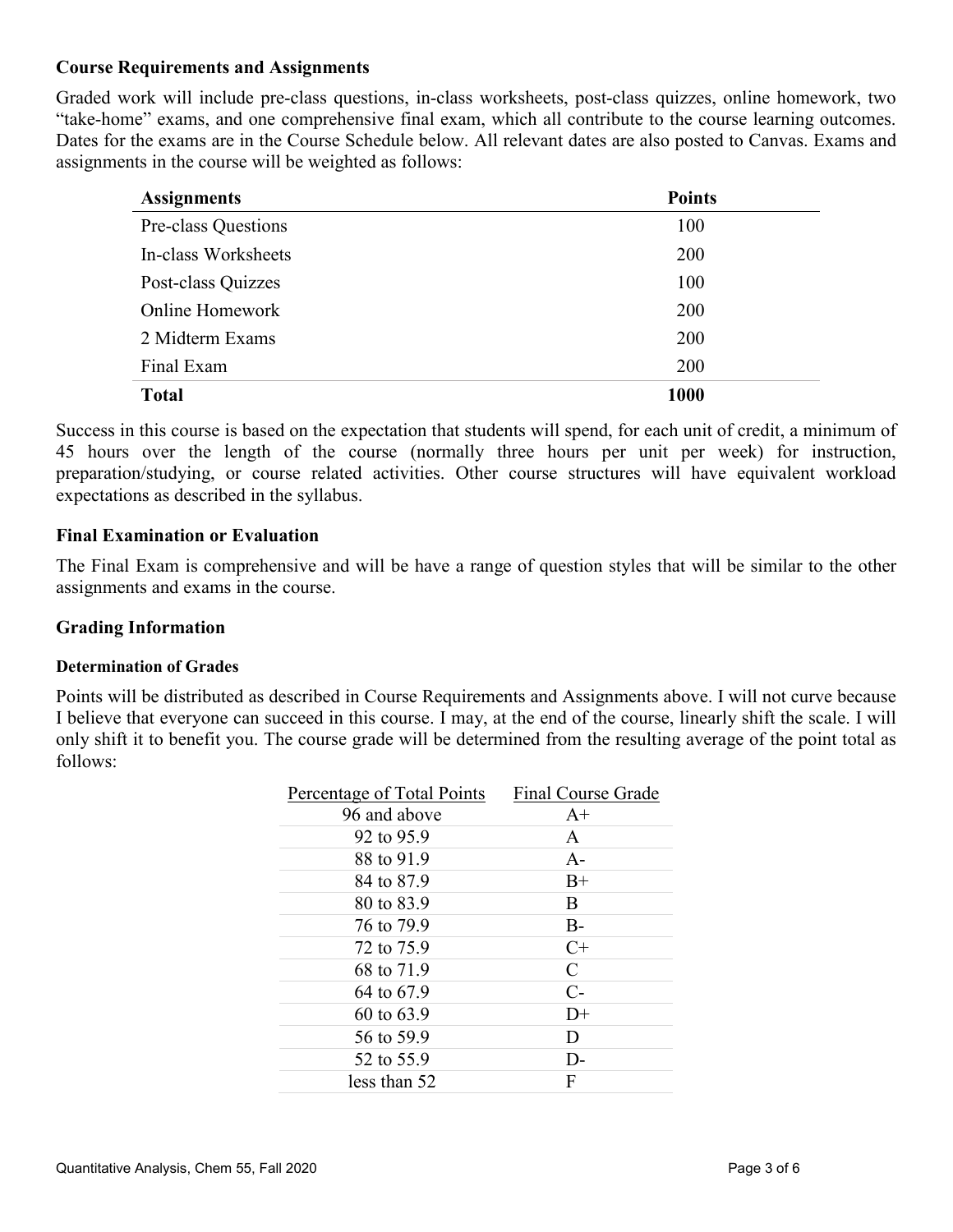## **Course Modules**

The course is organized into modules on Canvas. We will work our way through about 1 module per week. These modules will lay out the required video(s) and recommended reading before each class period and there will be pre-class questions for you to complete prior to class that will help me organize class time to best serve learning. Class will include some lecture, some problem-solving as a class, and some group work. Each class period we will tackle the worksheet that is in the module. There is a brief quiz in each module for you to take after class. There will also be one online homework assignment for each module. The two take-home midterm exams will cover large sections of the course and are not tied to a single module. The final exam is cumulative.

### **Pre-class Questions**

The pre-class questions will be posted to the appropriate module and full credit will be awarded for on time completion of the assignment. These will be due by 1 pm on Thursday (24 h before class). The reason for this deadline is that each week there will be a question asking for the "muddiest point", i.e. the part of the topic being covered that is least clear to you. I will read through everyone's answers and plan my in-class lecture to cover the points that were most difficult for the most people. If your muddiest point is not covered in lecture, I will post it to the module's discussion feed with some comments to start the discussion of that topic so that you will still have access to more instruction on it.

### **In-class Worksheets**

Worksheets will be posted to the module before class. You will need to access the worksheet for class. You do not have to print it out, but I will try to format it so that you can do your work directly on the worksheet if you choose to print it. These worksheets will be graded for participation. This will be measured in two ways. First, I will drop into your breakout rooms to check in and offer assistance. I expect you to use this time to engage with the material and work together. Second, you will take a photo and upload your work to Canvas right after class.

#### **Post-class Quizzes**

Starting right after class, you will have access to the post-class quiz in the module. It will be brief and cover things from the pre-class video and reading as well as from the in-class lecture and worksheet. These quizzes will be very short and must be completed before the next module's pre-class questions will be available to you. These quizzes will be graded for accuracy.

#### **Online Homework**

Online homework via [SaplingP](https://www.macmillanlearning.com/college/us/digital/sapling)lus at https://www.macmillanlearning.com/college/us/digital/sapling will be assigned for each module. One great thing about Sapling is that you will get immediate feedback on your work. Note that the questions I have chosen from Sapling may approach problems in a different way than I present in class or may provide answers in a different format than you have seen before. Keep in mind that neither is "wrong" or "right", they are simply different ways to present the material. The online homework will be graded for accuracy, but you will get multiple attempts on each question with only a slight penalty.

#### **Extra Practice Problems**

In addition to the graded Sapling homework, I will try to post an extra set of practice problems from Sapling for each module. These will not be graded, but I have often gotten requests for more practice problems, so here they are!

#### **Recommended Reading**

In each module, I will post recommended reading from the book. While this is not required, it offers you another way to learn the material.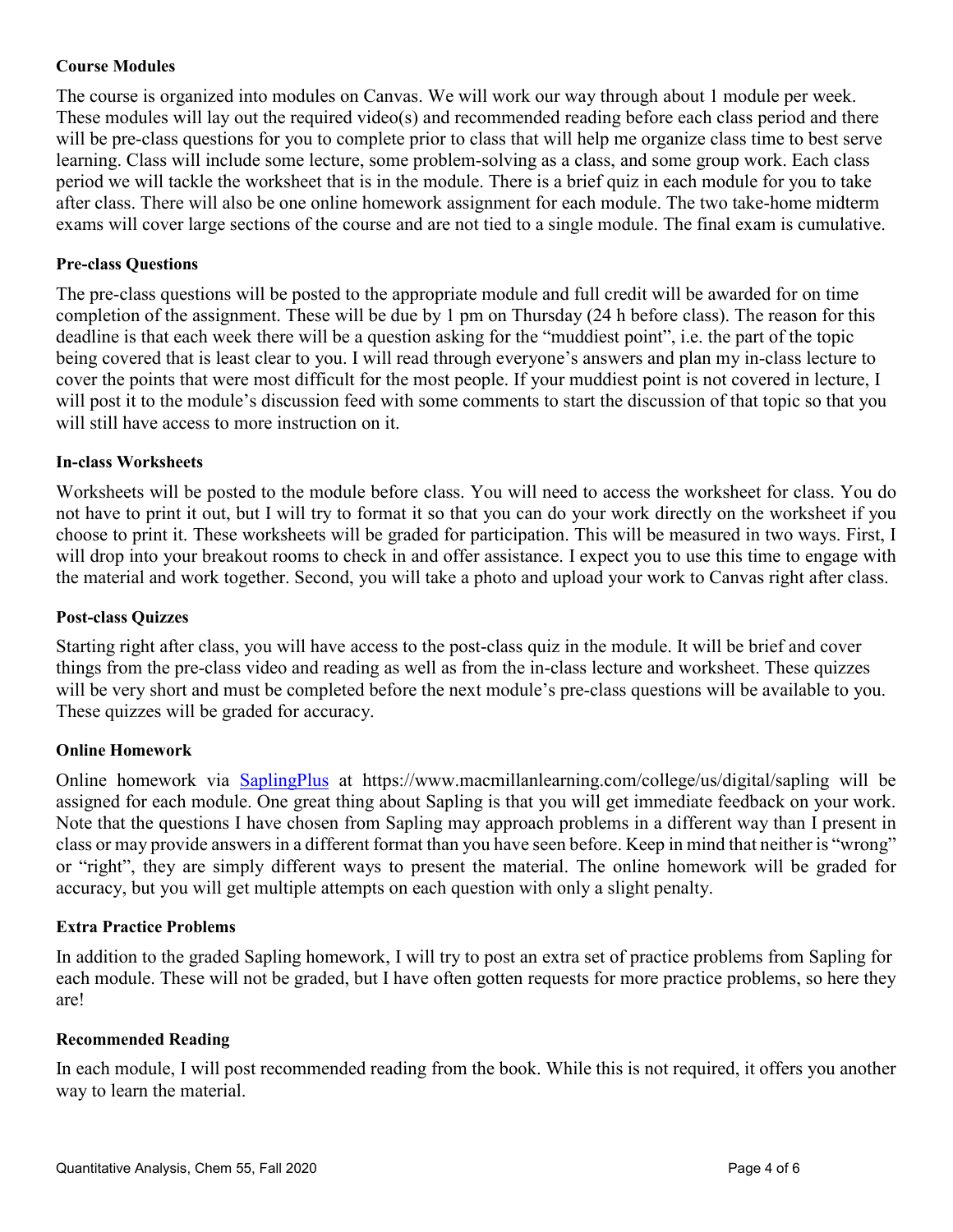#### **Missed Exams or Assignments**

This semester is unprecedented. There are pandemics (COVID-19 and racism) causing havoc in our world and forcing us to work and learn under very strange circumstances. This may make it more difficult for you to maintain a steady course schedule and you may need to miss class or an assignment at some point in the semester. If this is the case, please contact me ahead of class time and with as much of a heads up as possible and we can discuss the situation. Generally, I will not accept late work, but I will do my best to be accommodating for unforeseen circumstances.

# **Classroom Protocol**

Be on time to class; class starts on Zoom at 1:00 pm sharp. Please find a place where you will be able to use your microphone and webcam. Unless an alternative plan is determined with me before the second class period, I expect everyone to be able to do "face-to-face" discussions so that you can participate during the class period, especially in the breakout rooms. Virtual backgrounds are acceptable as long as they are not distracting and as long as they do not violate the guidelines for a safe and respectful community listed below.

## **Email policy**

I receive a lot of emails, so to be sure that I see your email, all Chem 55 emails should have Chem 55 in the subject line. I will do my best to respond to class-related emails within 1 business day of receiving them, however, keep in mind that this may not always be possible, especially during high volume times (around exams). You can also message me via Canvas and I will target a similar turnaround time.

# **University Policies**

Per [University Policy S16-9](http://www.sjsu.edu/senate/docs/S16-9.pdf) *(http://www.sjsu.edu/senate/docs/S16-9.pdf)*, relevant information to all courses, such as academic integrity, accommodations, dropping and adding, consent for recording of class, etc. is available on Office of Graduate and Undergraduate Programs' [Syllabus Information web page](http://www.sjsu.edu/gup/syllabusinfo/) at http://www.sjsu.edu/gup/syllabusinfo/".

## **Safe and Respectful Community**

I hope that the classroom will serve as an environment that will promote learning and the development of new ideas, as well as be a safe and respectful community. Behavior that interferes with the normal academic function in a classroom is unacceptable. Students exhibiting this behavior will be asked to leave the class. The university has a [brochure on student conduct](http://www.sjsu.edu/studentconduct/docs/ENGLISH%20Brochure.pdf) at http://www.sjsu.edu/studentconduct/docs/ENGLISH%20Brochure.pdf.

Examples of such behavior include

- 1. Persistent interruptions or using disrespectful adjectives in response to the comments of others.
- 2. The use of obscene or profane language.
- 3. Yelling at classmates and/or faculty.
- 4. Persistent and disruptive late arrival to or early departure from class without permission.
- 5. Physical threats, harassing/bullying behavior, or personal insults (even when stated in a joking manner).
- 6. Use of personal electronic devices such as pagers, cell phones, PDAs in class, unless it is part of the instructional activity.